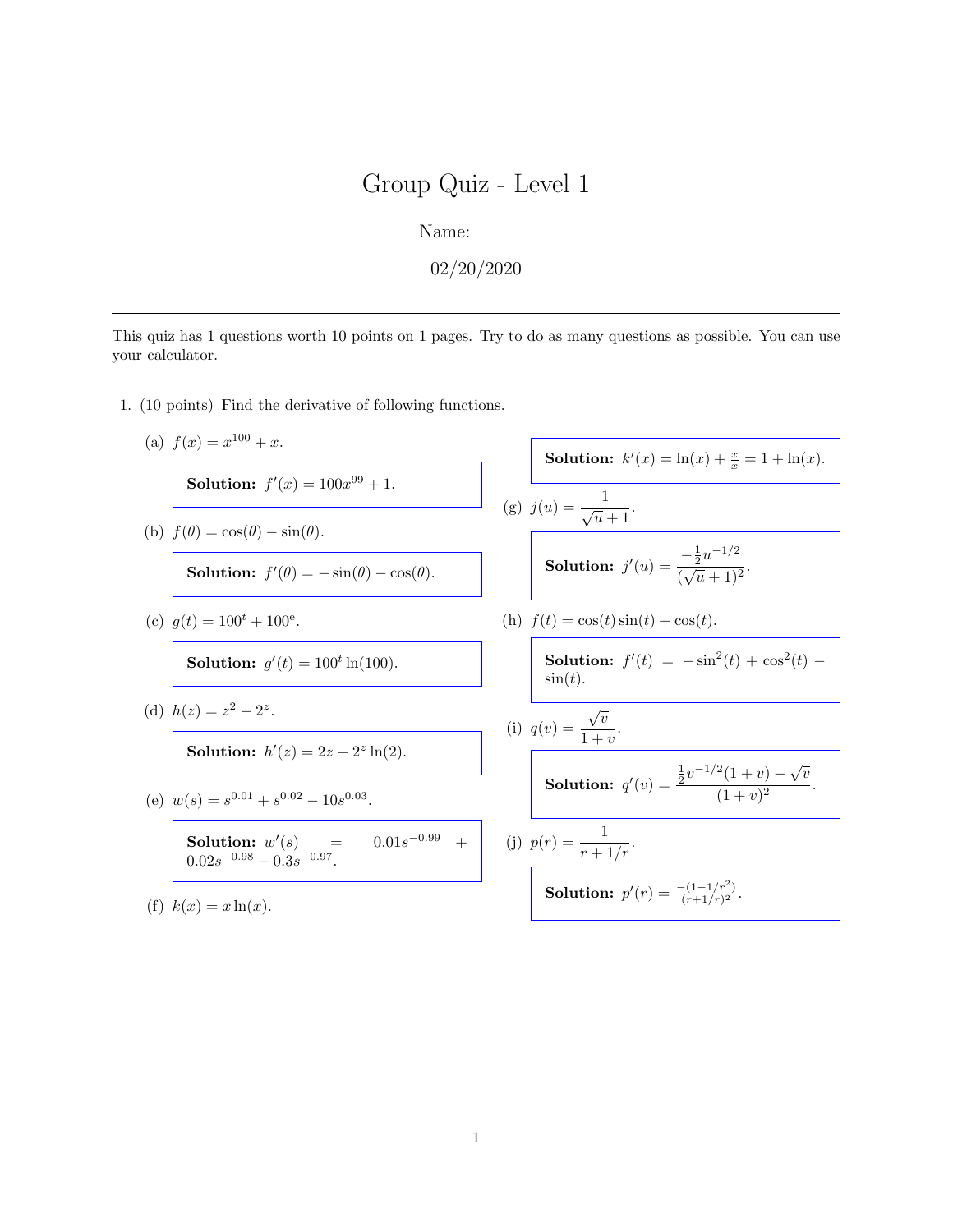Name:

 $02/20/2020$ 

This quiz has 1 questions worth 20 points on 1 pages. Try to do as many questions as possible. You can use your calculator.

1. (20 points) Find the derivative of following functions.

(a) 
$$
g(t) = e^{-2t}
$$
.  
\n**Solution:**  $g'(t) = -2e^{-2t}$ .  
\n(b)  $f(t) = 2^{t/\ln(3)}$ .  
\n**Solution:**  $f'(t) = (\ln(2)/\ln(3))2^{t/\ln(3)}$ .  
\n(c)  $g(t) = (\cos(t) - \sin(t))^5$ .  
\n**Solution:**  $g'(t) = \frac{\sin(x)}{(x)} = -\tan(x)$ .  
\n**Solution:**  $g'(t) = \frac{\sin(t) + \sin(t)}{t} = \frac{\sin(t)}{t} = -\frac{\sin(t)}{t} = -\frac{\sin(t)}{t} = -\frac{\sin(t)}{t}$ .  
\n**Solution:**  $g'(t) = \frac{\sin(t) + \sin(t)}{\sin(t)} = \frac{\sin(t)}{t} = \frac{\sin(t)}{t}$ .  
\n(d)  $j(r) = (r^6 - 1)^3 (r^3 + r^2 + 1)^7$ .  
\n**Solution:**  
\n $j'(r) = 3 (r^6 - 1)^2 (6r^5) (r^3 + r^2 + 1)^7$   
\n $+ 7 (r^6 - 1)^3 (r^3 + r^2 + 1)^6 (3r^2 + 2r)$ .  
\n**Solution:**  
\n**Solution:**  
\n $j'(r) = 3 \frac{r^6 - 1}{\sqrt{1 + z}}$ .  
\n**Solution:**  $m'(z) = \frac{z}{\sqrt{1 + z} - \frac{z}{2\sqrt{1 + z}}}$ .  
\n**Solution:**  $m'(z) = \frac{\sqrt{1 + z} - \frac{z}{2\sqrt{1 + z}}}{1 + z}$ .  
\n**Solution:**  $m'(z) = \frac{\sqrt{1 + z} - \frac{z}{2\sqrt{1 + z}}}{1 + z}$ .  
\n**Solution:**  $m'(z) = \frac{\sqrt{1 + z} - \frac{z}{2\sqrt{1 + z}}}{1 - (v/v_0)^2}$ .  
\n**Solution:**  $m'(z) = \frac{\sqrt{1 + z} - \frac{z}{2\sqrt{1 + z}}}{1 - (v/v_0)^2}$ .  
\n**Solution:**  $m'(z) = \frac{\sqrt{1 + z} - \frac{z}{2\sqrt{1 + z}}}{$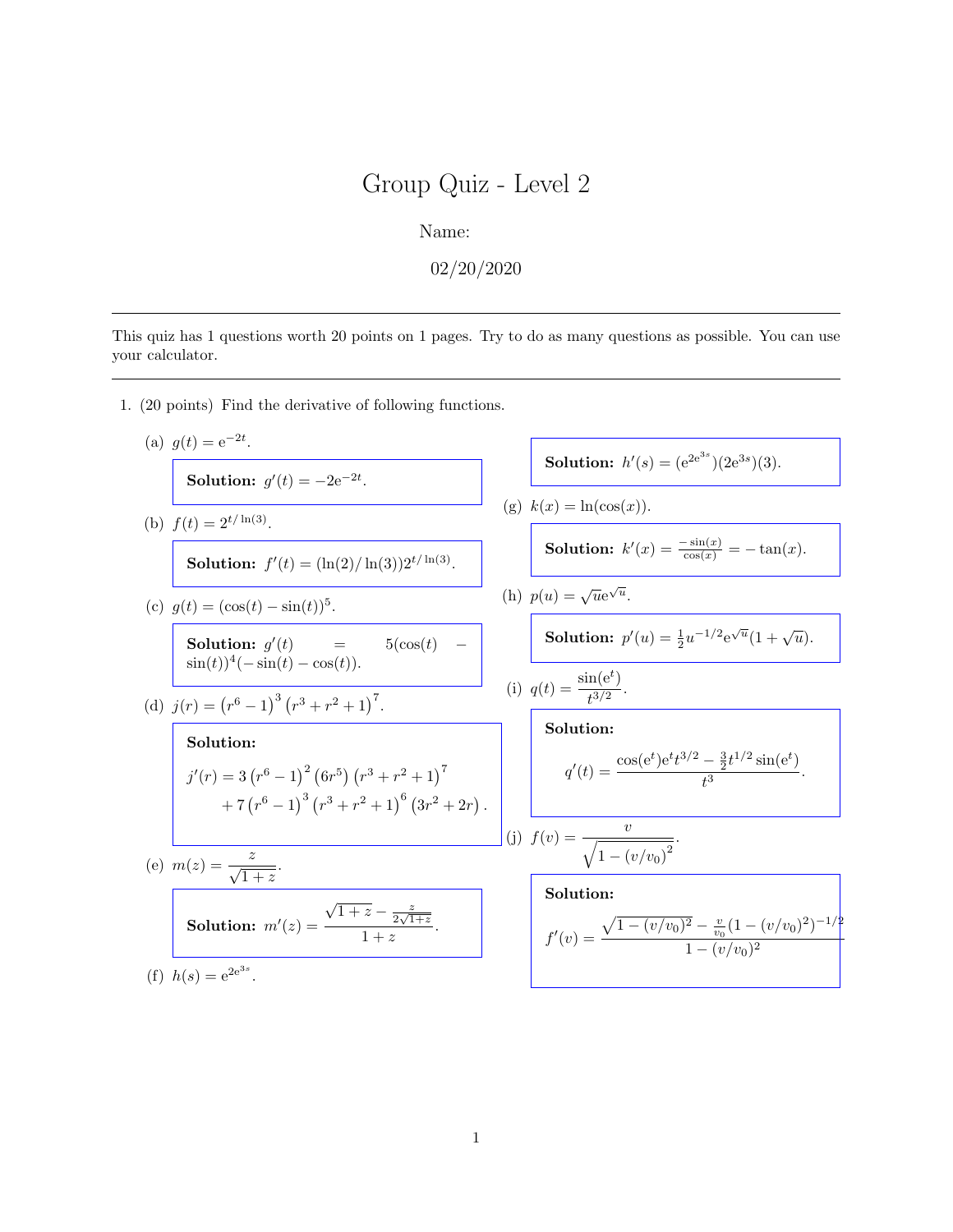Name:

02/20/2020

This quiz has 1 questions worth 12 points on 1 pages. Try to do as many questions as possible. You can use your calculator.

1. Part of the graph of a piecewise defined function  $f(x)$  is shown below. Note that  $f(x)$  is defined on all real numbers and this graph is large enough to show all features of f.



The graph of  $x \le -1$  is given by  $f(x) = x^2 + 2x + 2$ , and the graphs for  $x > -1$  are linear. The graph goes through  $(-1, 1), (2, -1)$  and  $(5, 2)$ . For each of the following, write answers in *exact form* if exist, otherwise write DNE.

(a) (4 points) Let  $h(x) = \frac{f(2x)}{f(-x)}$ . Find  $h'(x)$  and  $h'(2)$ .

Solution: We have

$$
h'(x) = \frac{2f'(2x)f(-x) + f'(-x)f(2x)}{(f(-x))^2}
$$
  
Then 
$$
h'(2) = \frac{2f'(4)f(-2) + f'(-2)f(4)}{(f(-2))^2} = 1/2.
$$

(b) (4 points) Let  $g(x) = f(f(f(x)))$ . Find  $g'(x)$  and  $g'(2)$ .

**Solution:** Since  $g'(x) = f'(f(f(x))) \cdot f'(f(x)) \cdot f'(x)$ . Then  $g'(2)$  DNE because  $f'(2)$  DNE.

(c) (4 points) Let  $j(x) = f\left(\frac{1+f(x)}{1-f(x)}\right)$  $1 - f(x)$ ). Find  $j'(x)$  and  $j'(0)$ .

**Solution:** Since  $j'(x) = f'(\frac{1+f(x)}{1+f(x)})$  $1 - f(x)$ ).  $2f'(x)$  $\frac{2f'(x)}{(1-f(x))^2}$ . Since  $f(0) = \frac{1}{3}$ , we see that  $\frac{1+f(0)}{1-f(0)} = 2$ . But  $f'(2)$  DNE. Hence  $j'(0)$  DNE.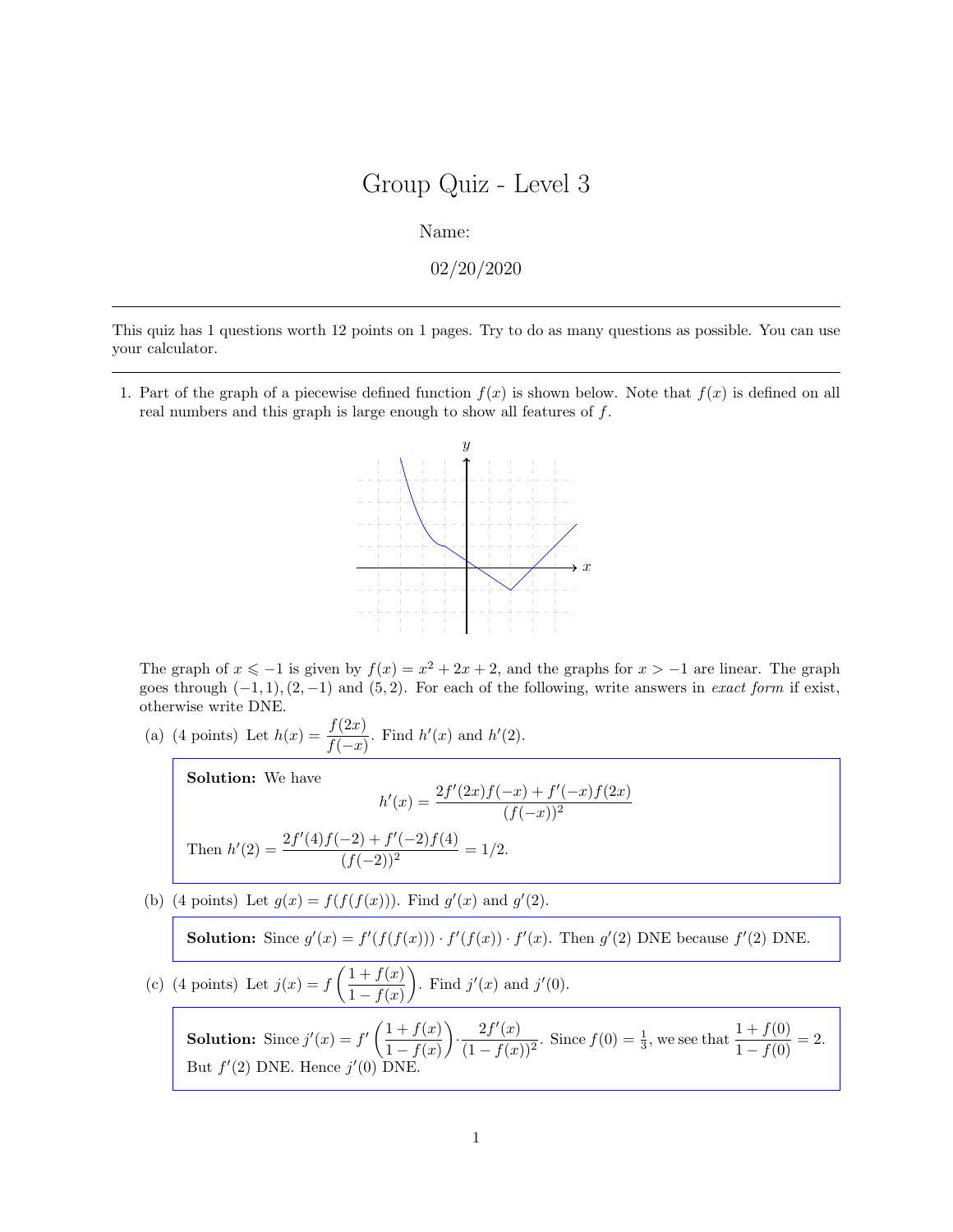Name:

02/20/2020

This quiz has 2 questions worth 14 points on 1 pages. Try to do as many questions as possible. You can use your calculator.

1. (4 points) Let  $f(x) = \sin^2(x)$ . Find  $4f(x) + f''(x)$ .

Solution: Note that 
$$
f'(x) = 2\sin(x)\cos(x)
$$
 and  $f''(x) = 2\cos^2(x) - 2\sin^2(x)$ . So  

$$
4f(x) + f''(x) = 4\sin^2(x) + 2\cos^2(x) - 2\sin^2(x) = 2\sin^2(x) + 2\cos^2(x) = 2
$$

2. The hyperbolic trigonometric function  $\cosh(x)$  and  $\sinh(x)$  is defined by

$$
cosh(x) = \frac{e^x + e^{-x}}{2}
$$
  $sinh(x) = \frac{e^x - e^{-x}}{2}$ 

Find following derivatives

(a) (4 points)  $(\cosh(x))''$  and  $(\sinh(x))''$ .

**Solution:** Since  $(\cosh(x))' = \sinh(x)$  and  $(\sinh(x))' = \cosh(x)$ ,  $(\cosh(x))'' = \cosh(x)$  and  $(\sinh(x))'' = \sinh(x)$ .

(b) (4 points)  $(\cosh^2(x))'$  and  $(\sinh^2(x))'$ .

**Solution:**  $(\cosh^2(x))' = 2 \cosh(x) \sinh(x)$  and  $(\sinh^2(x)) = 2 \sinh(x) \cosh(x)$ .

(c) (2 points) If we write  $f(x) = \cosh^2(x) - \sinh^2(x)$ , then what is  $f'(x)$ ? What does it tell you about  $f(x)$ ? What is  $f(x)$ ?

**Solution:** From (b), we see that  $f'(x) = 0$ . Hence  $f(x)$  must be a constant. Therefore

$$
f(x) = f(0) = \left(\frac{1+1}{2}\right)^2 - \left(\frac{1-1}{2}\right)^2 = 1
$$